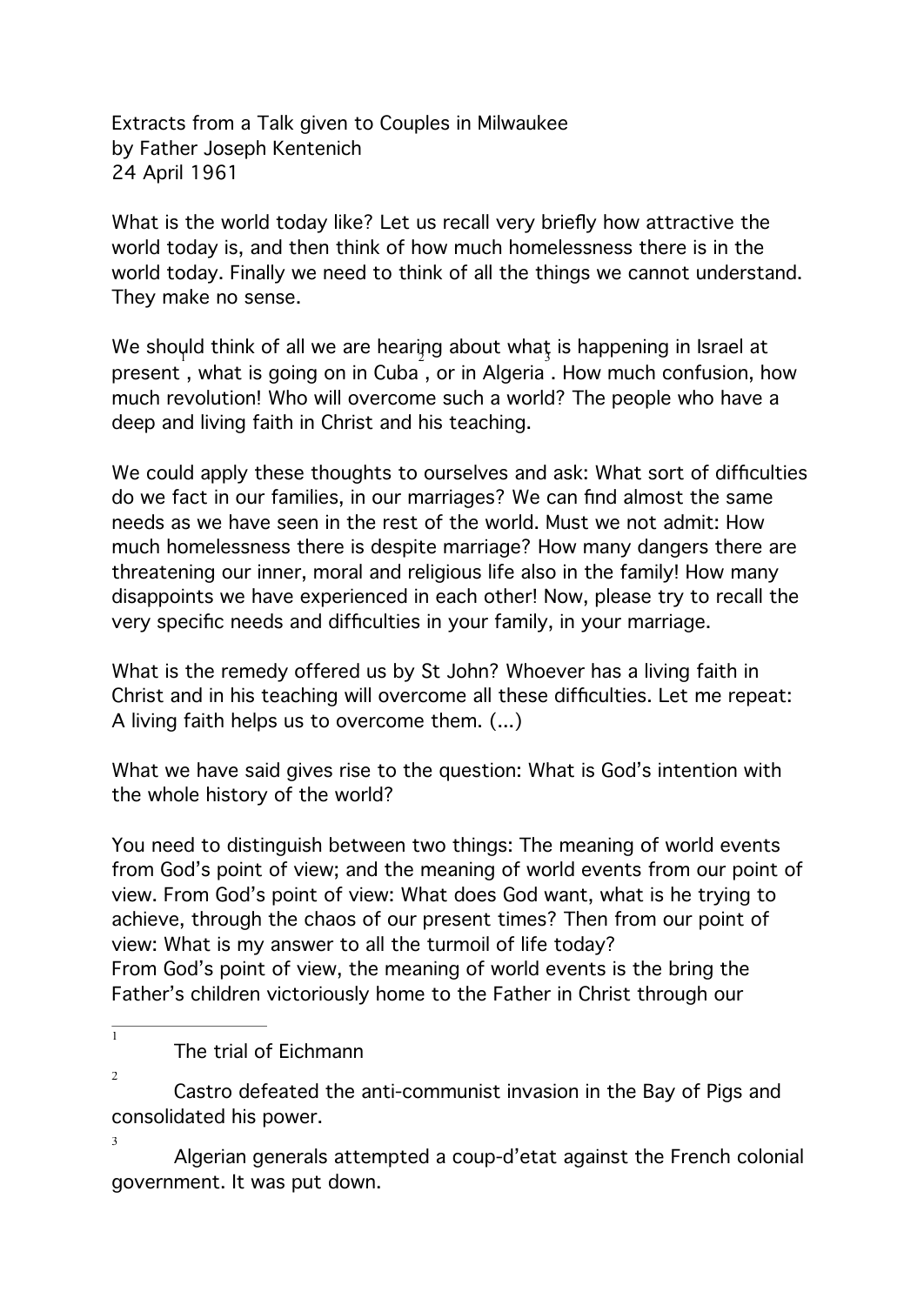Blessed Lady. We need to repeat that, please take note of it: Bringing us victoriously home in Christ through our Lady to the Father. So what does the Father want to do with his children? To fetch them home into his heart.

It should be a victorious event. Why? Where are the opponents that want to prevent the Father from fetching us home? Or, who is reaching out to take possession of the heart of the Father's child?

First of all, the devil. He wants to possess us. What does the Father want when he fetches us home to his heart? He wants to overcome the devil. The devil reaches out, he also reaches out towards us.

Again: Who wants to possess us? People say it is the world. There are countless numbers of people who want to possess us.

And finally, we ourselves want to hold ourselves back. So if the Father really manages to fetch us home into his heart, it is a great victory he has won in us and through us.

If we now think of the extraordinary difficulties we encounter today, or of our family life, the great, Catholic thought is: It is in such times that the process of fetching us home is speeded up.

We need to think very carefully about what that means. How often we say: He or she is really lucky! Look at them and look at us! You could express it in a picture. If my bread and butter falls onto the ground, it always falls on the right, with the others it always falls on the left. I am always unlucky, this or that has gone wrong. Do you understand what that means? The bigger the cross, the more God wants to fetch me home into his heart, he wants to speed me on my way into his fatherly heart.

For example, my wife is ill. It would be alright if it were merely physical. But there are times when she is really confused. What does that mean? What must I learn to think in the light of faith? I am being fetched home more speedily to the Father. Can you see how difficult it is to say this in practice? It is a step in the right direction if we can understand that this is how we should see things in the light of faith. (...)

It we want to go into details again and consider the thought from God's point of view, we would have to say: Through all that happens in the world, whether he sends me joy or suffering, whether he sends me the cross, success or failure, the heavenly Father has only one goal: My return home to the Father in Christ and through our Lady should be speeded up to a remarkable degree.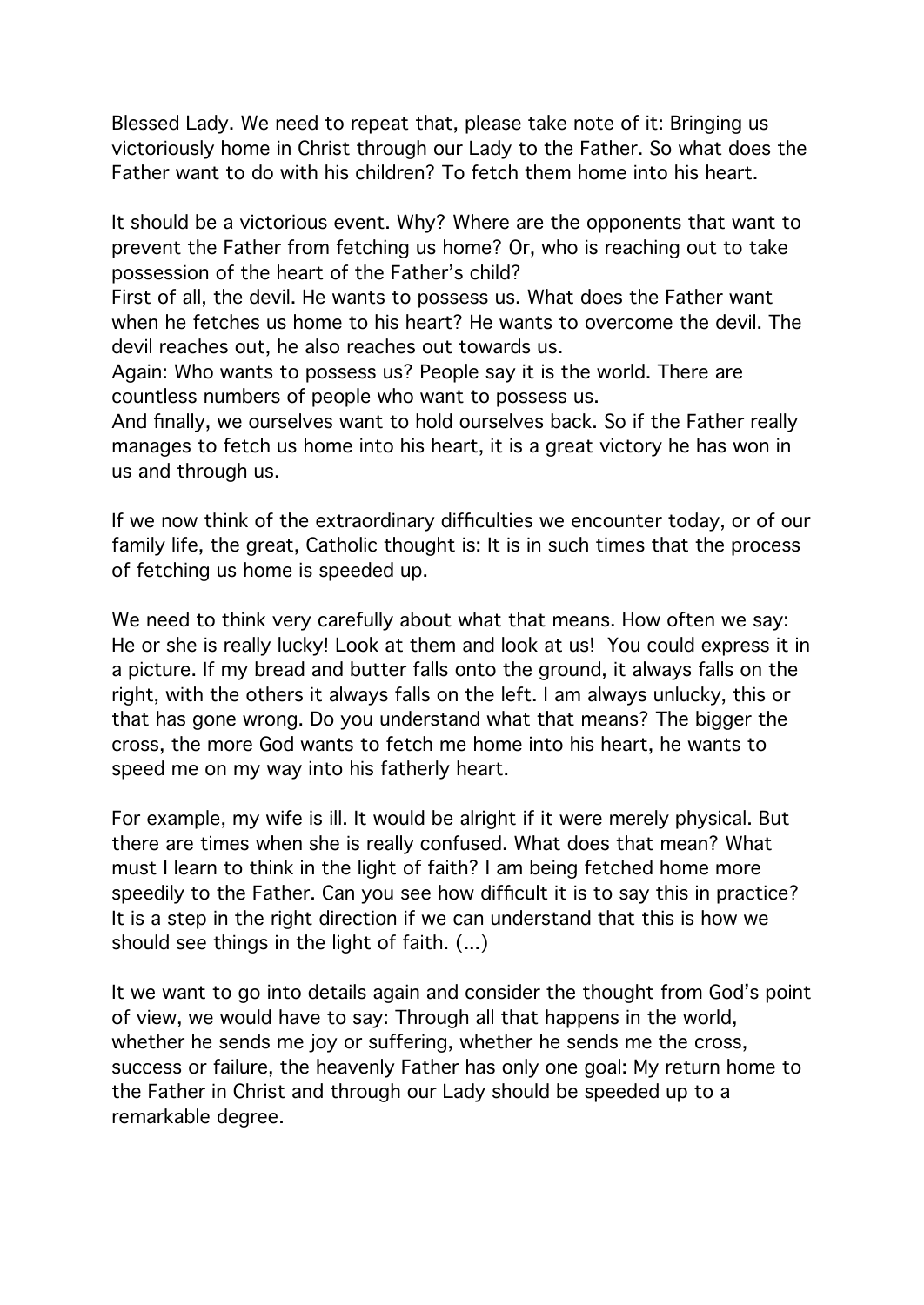Please take up each word and look at it. To return home to the Father's heart. Thanks be to God, those of us who have been coming together for some years have gradually caught a glimpse of the truth that God is our Father. However, there are millions of Christians who are quite unaware of it. Either God is an abstract idea for them, or the God they adore is a dictator. Because they are afraid of this God, they run to our Lord. What does that mean? Such people cannot understand why the heavenly Father maltreated Christ in such a way. So, I imagine it to myself in this way, in a certain sense they share with our Lord a feeling of antipathy towards the heavenly Father, and at the same time they feel sympathy for our Lord. We two, we are badly treated from above. You need to take this very seriously, that is often the case in life. How many people have a devotion to our Lord, but absolutely no time for the heavenly Father. It is a really essential task to draw the picture of God as our Father for the people of today. (...)

We now know what it is from God's point of view: Fetching home. He wants to fetch me home through all that happens into his heart. What do I have to do? Being fetched home is met with returning home, seen from my point of view. Where must I go? If I am in difficulties, where should I ultimately go? I can go to people, that is alright, but ultimately they should all lead me to the Father.

What does that mean: To go to the Father? To offer him my heart again, to know that I am completely dependent on him, or, after our Lord's example, to live $_4$ according to the thought: I always do what pleases the heavenly Father . The Father speaks to me not just in words, but also through the blows of life.

So, if I suddenly become ill, or something at work goes wrong; or my wife becomes ill, or the children are in chaos - you see, what should the underlying attitude of a genuine child of the Father be? What should be the first question? Not first of all: Lord God, what have I done wrong this time so that this has to happen to me?

Or, suppose my husband has now got competition from a new business that has opened in the neighbourhood. What is my reaction? What have I done wrong? Lord, think of how faithful I have always been to you!

That is always the terrible question: What have I done wrong? There is always the thought: If God sends something, it is a punishment. No, it is an act of love. That is why he sends it.

 $\overline{4}$ 

cf. John 8,29